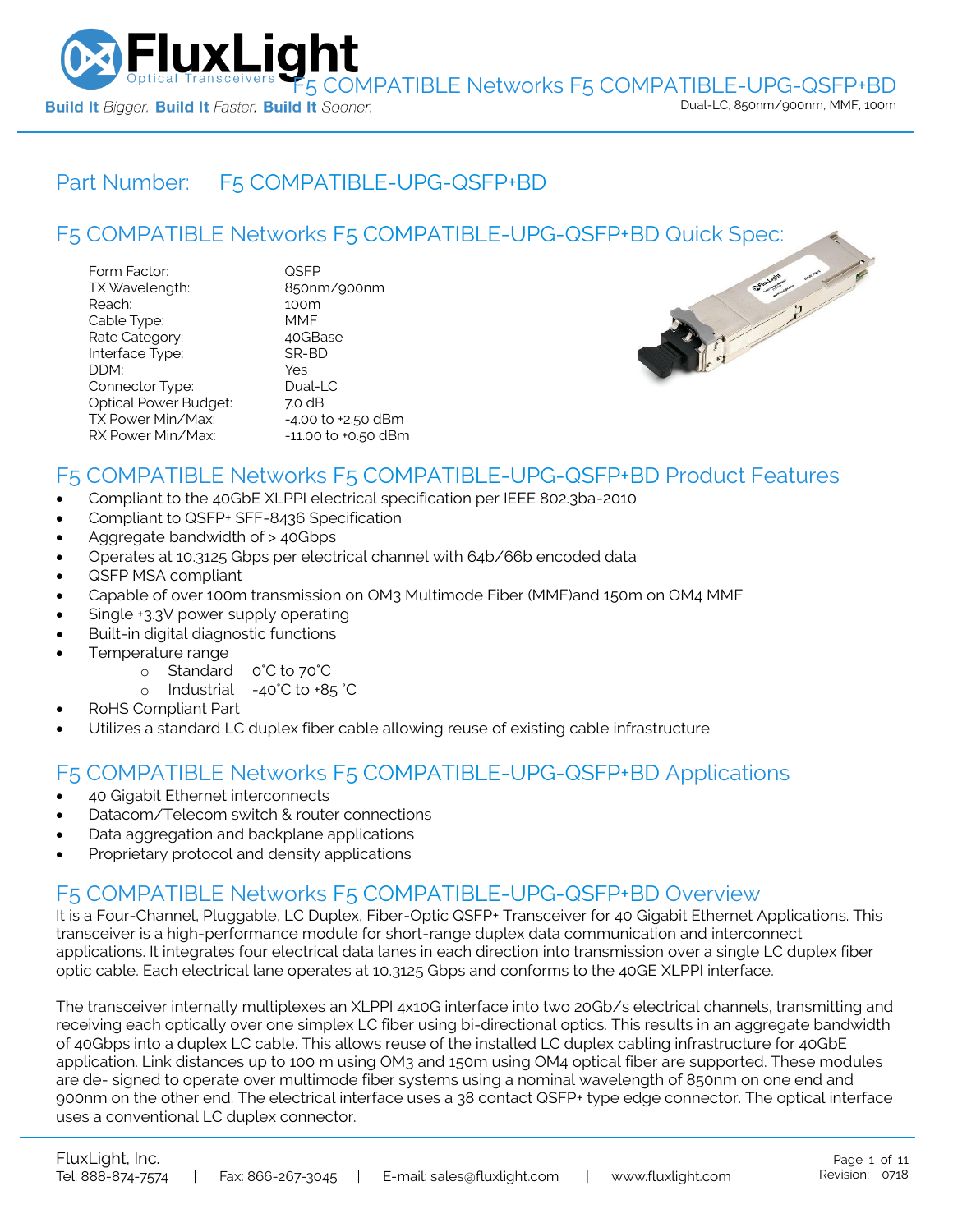

Dual-LC, 850nm/900nm, MMF, 100m



Transceiver Block Diagram

# Absolute Maximum Ratings

| <b>Parameter</b>           | <b>Symbol</b>  | Min    | <b>Max</b> | <b>Unit</b> |
|----------------------------|----------------|--------|------------|-------------|
| <b>Storage Temperature</b> | Ts             | $-40$  | +85        | $\hat{ }$   |
| <b>Supply Voltage</b>      | $V_{c c T. R}$ | $-0.5$ | 4          |             |
| Relative Humidity          | RH             |        | 85         | $\%$        |

# Recommended Operating Conditions

| <b>Parameter</b>                      | <b>Symbol</b> | <b>Min</b> | Typ | <b>Max</b> | <b>Unit</b>  |
|---------------------------------------|---------------|------------|-----|------------|--------------|
| <b>Operating Case Temp (Standard)</b> | Тc            | O          |     | $+70$      | °С           |
| <b>Operating Case Temp (Standard)</b> | Тc            | $-40$      |     | +85        | $^{\circ}$ C |
| Power Supply voltage                  | $V_{ccT.R}$   | 3.135      | 3.3 | 3.47       |              |
| <b>Supply Current</b>                 | lcc           |            |     | 1000       | mA           |
| Power dissipation                     | PD.           |            |     | 3.5        | W            |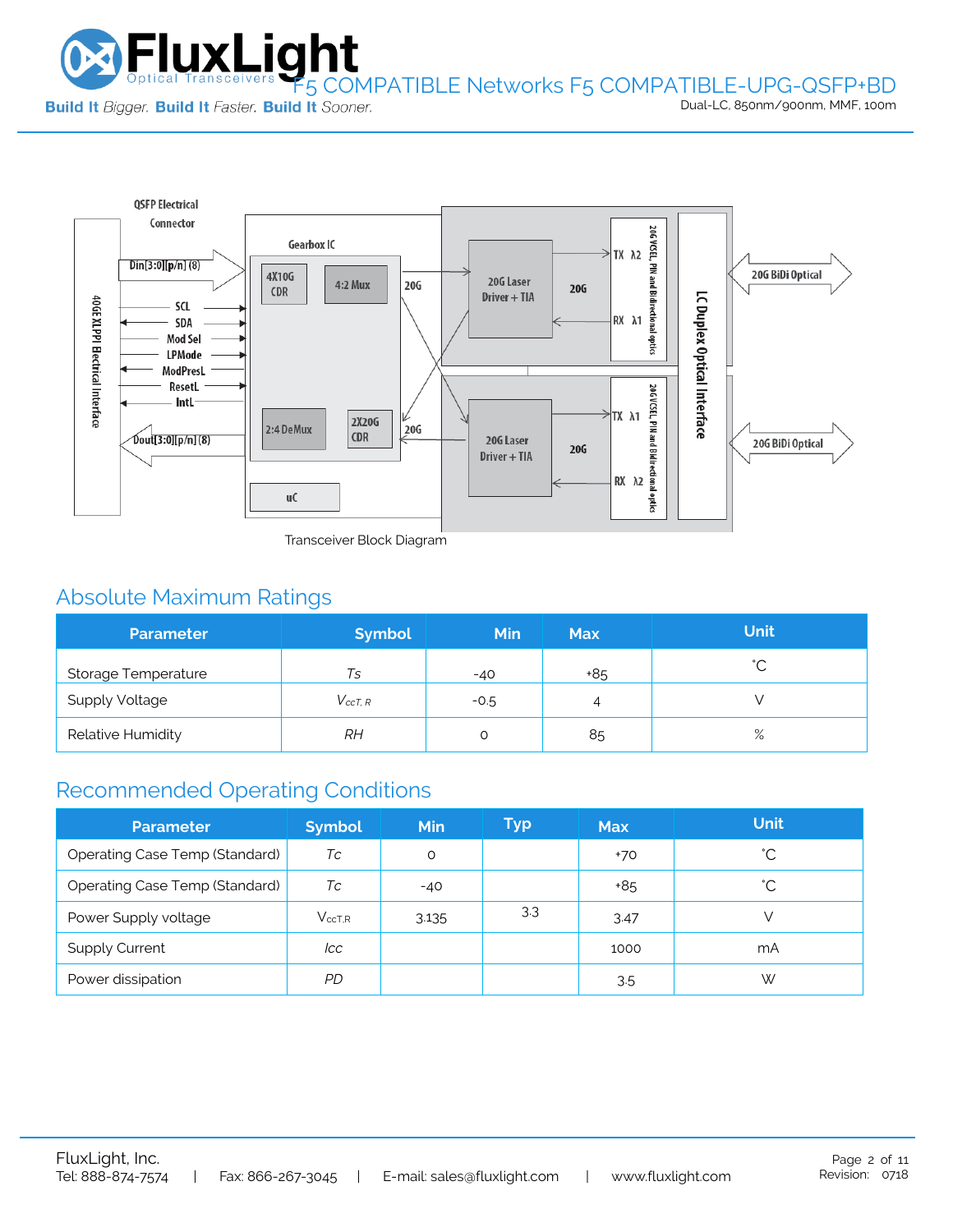

#### Electrical Characteristics **(TOP = 0 to 70 °C, VCC = 3.13 to 3.47 Volts**

|                                       | $10P = 0$ to $70$ c, $0C = 3.13$ to $3.47$ votts |                          |            |                |        |              |  |
|---------------------------------------|--------------------------------------------------|--------------------------|------------|----------------|--------|--------------|--|
| <b>Parameter</b>                      | <b>Symbol</b>                                    | Min                      | <b>Typ</b> | <b>Max</b>     | Unit   | <b>Note</b>  |  |
| Data Rate per Channel                 |                                                  | $\blacksquare$           | 10.3125    | 11.2           | Gbps   |              |  |
| Power Consumption                     |                                                  | $\overline{\phantom{a}}$ | 2.5        | 3.5            | W      |              |  |
| <b>Supply Current</b>                 | <b>Icc</b>                                       |                          | 0.75       | 1.0            | A      |              |  |
| Control I/O Voltage-High              | VIH                                              | 2.0                      |            | <b>Vcc</b>     | $\vee$ |              |  |
| Control I/O Voltage-Low               | VIL                                              | $\circ$                  |            | 0.7            | $\vee$ |              |  |
| Inter-Channel Skew                    | <b>TSK</b>                                       |                          |            | 150            | Ps     |              |  |
| <b>RESETL Duration</b>                |                                                  |                          | 10         |                | Us     |              |  |
| RESETL De-assert time                 |                                                  |                          |            | 100            | ms     |              |  |
| Power On Time                         |                                                  |                          |            | 100            | ms     |              |  |
| <b>Transmitter</b>                    |                                                  |                          |            |                |        |              |  |
| Single Ended Output Voltage Tolerance |                                                  | 0.3                      |            | $\overline{4}$ | $\vee$ | $\mathbf 1$  |  |
| Common mode Voltage Tolerance         |                                                  | 15                       |            |                | mV     |              |  |
| Transmit Input Diff Voltage           | VI                                               | 120                      |            | 1200           | mV     |              |  |
| Transmit Input Diff Impedance         | ZIN                                              | 80                       | 100        | 120            |        |              |  |
| Data Dependent Input Jitter           | <b>DDJ</b>                                       |                          |            | 0.1            | U      |              |  |
| Data Input Total Jitter               | TJ                                               |                          |            | 0.28           | U      |              |  |
| Receiver                              |                                                  |                          |            |                |        |              |  |
| Single Ended Output Voltage Tolerance |                                                  | 0.3                      |            | $\overline{4}$ | $\vee$ |              |  |
| Rx Output Diff Voltage                | Vo                                               |                          | 600        | 800            | mV     |              |  |
| Rx Output Rise and Fall Voltage       | Tr/Tf                                            |                          |            | 35             | ps     | $\mathbf{1}$ |  |
| <b>Total Jitter</b>                   | <b>TJ</b>                                        |                          |            | 0.7            | U      |              |  |
| Deterministic Jitter                  | <b>DJ</b>                                        |                          |            | 0.42           | U      |              |  |
|                                       |                                                  |                          |            |                |        |              |  |

Note:

1.  $20~80%$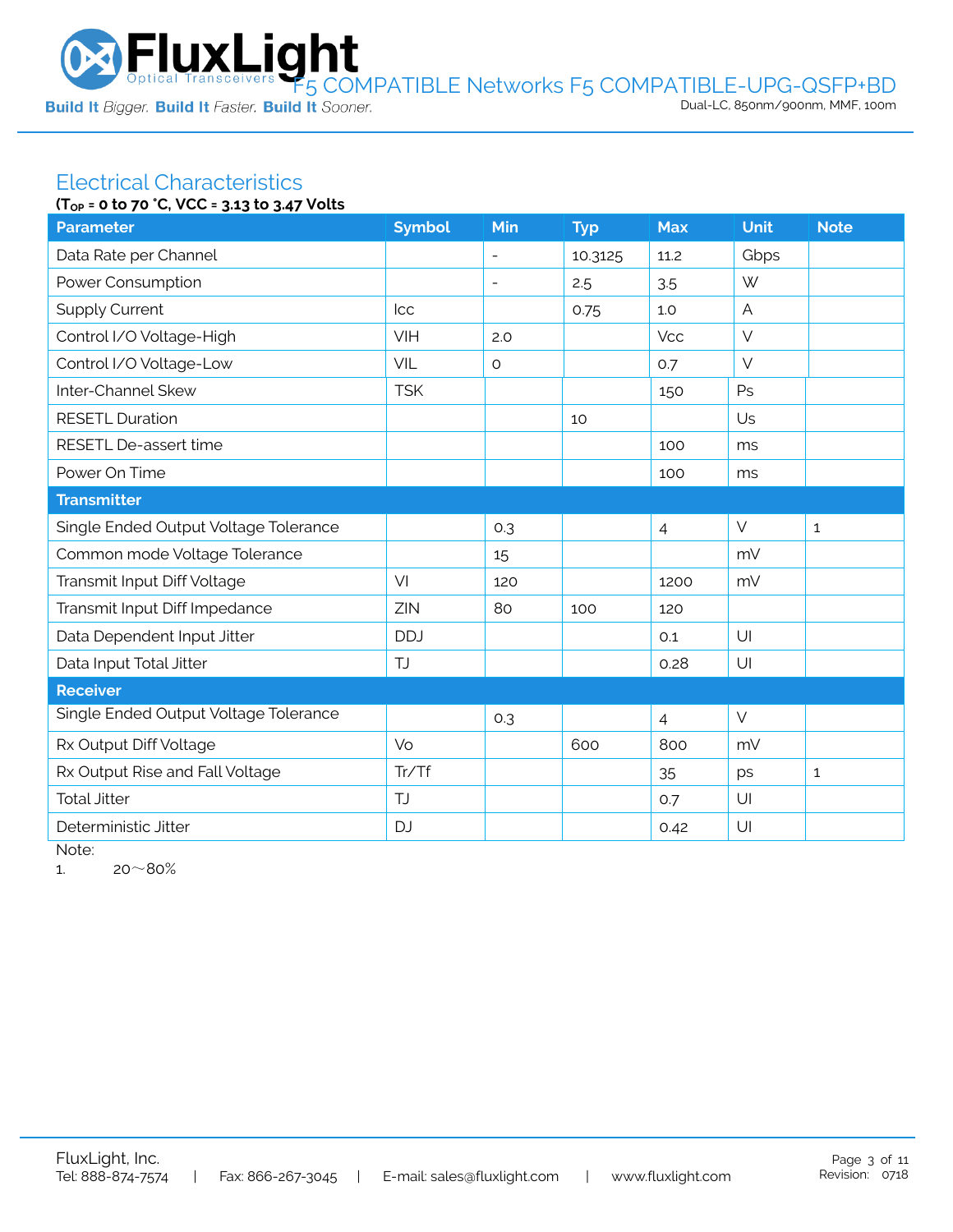

## Optical Parameters

### **(TOP = 0 to 70** °**C, VCC = 3.0 to 3.6 Volts)**

| <b>Parameter</b>                  | <b>Symbol</b>    | <b>Min</b> | <b>Typ</b> | <b>Max</b> | <b>Unit</b> | Ref.         |  |
|-----------------------------------|------------------|------------|------------|------------|-------------|--------------|--|
| <b>Transmitter</b>                |                  |            |            |            |             |              |  |
| Optical Wavelength CH1            | λ                | 832        | 850        | 868        | nm          |              |  |
| Optical Wavelength CH2            | λ                | 882        | 900        | 918        | nm          |              |  |
| RMS Spectral Width                | Pm               |            | 0.5        | 0.65       | nm          |              |  |
| Average Optical Power per Channel | Pavg             | $-4$       | $-2.5$     | $+5.0$     | dBm         |              |  |
| Laser Off Power Per Channel       | Poff             |            |            | $-30$      | dBm         |              |  |
| <b>Optical Extinction Ratio</b>   | ER               | 3.5        |            |            | dB          |              |  |
| Relative Intensity Noise          | Rin              |            |            | $-128$     | dB/HZ       | $\mathbf{1}$ |  |
| Optical Return Loss Tolerance     |                  |            |            | 12         | dB          |              |  |
| <b>Receiver</b>                   |                  |            |            |            |             |              |  |
| Optical Center Wavelength CH1     | λ                | 882        | 900        | 918        | nm          |              |  |
| Optical Center Wavelength CH2     | λ                | 832        | 850        | 868        | nm          |              |  |
| Receiver Sensitivity per Channel  | $\mathsf{R}$     |            | $-11$      |            | dBm         |              |  |
| Maximum Input Power               | $P_{MAX}$        | $+0.5$     |            |            | dBm         |              |  |
| Receiver Reflectance              | Rrx              |            |            | $-12$      | dB          |              |  |
| LOS De-Assert                     | LOS <sub>D</sub> |            |            | $-14$      | dBm         |              |  |
| <b>LOS Assert</b>                 | LOS <sub>A</sub> | $-30$      |            |            | dBm         |              |  |
| LOS Hysteresis                    | LOS <sub>H</sub> | 0.5        |            |            | dB          |              |  |

Note

1. 12dB Reflection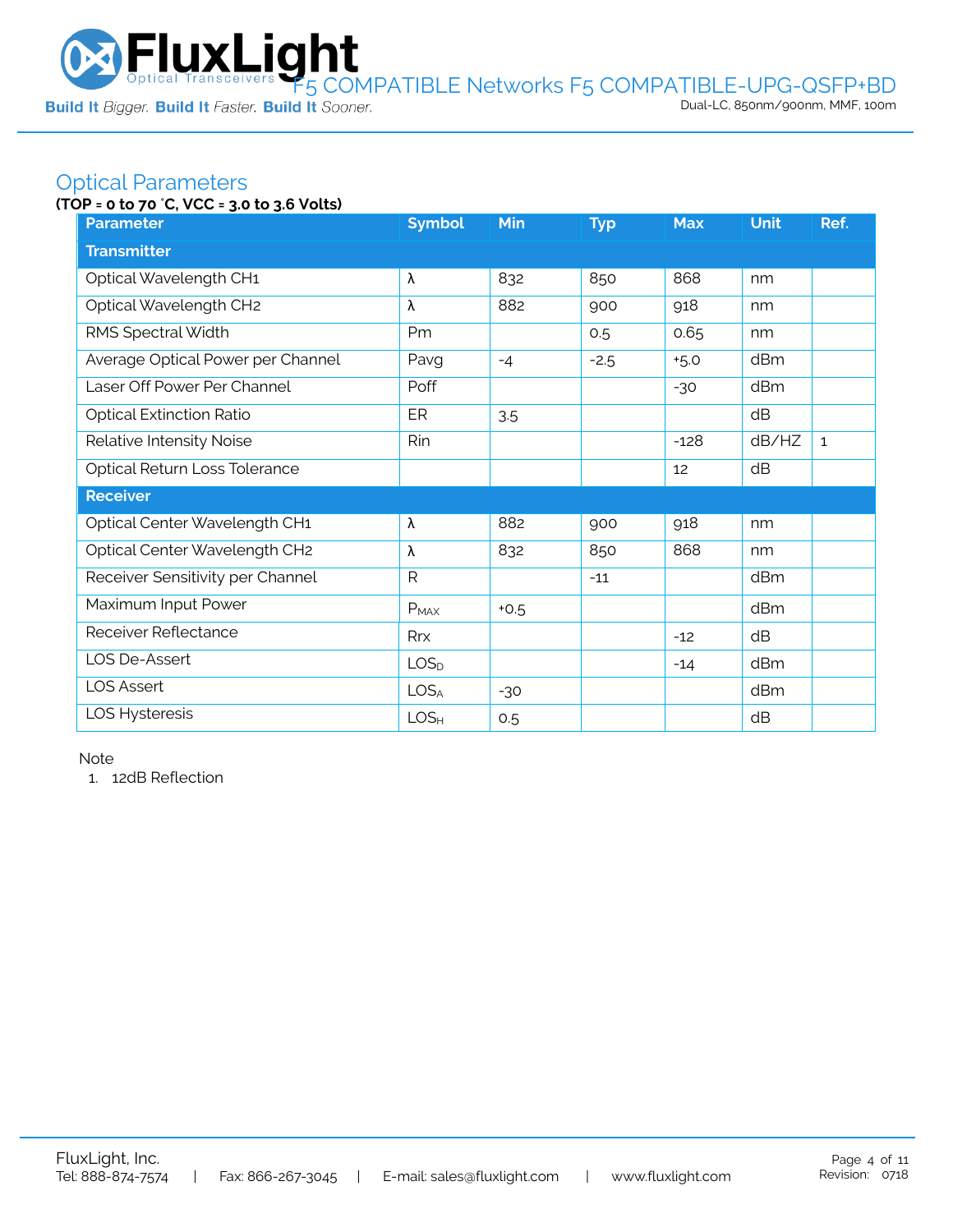

## Digitial Diagnostics Function

Digital diagnostics monitoring function is available on all QSFP+ SRBD. A 2-wire serial interface provides user to contact with module. The structure of the memory is shown in flowing. The memory space is arranged into a lower, single page, address space of 128 bytes and multiple upper address space pages. This structure permits timely access to addresses in the lower page, such as Interrupt Flags and Monitors. Less time critical time entries, such as serial ID information and threshold settings, are available with the Page Select function. The interface address used is A0xh and is mainly used for time critical data like interrupt handling in order to enable a one-time-read for all data related to an interrupt situation. After an interrupt, IntL, has been asserted, the host can read out the flag field to determine the affected channel and type of flag.

| <b>Byte Address</b> | <b>Description</b>                 | <b>Type</b> |
|---------------------|------------------------------------|-------------|
| 0                   | Identifier (1 Byte)                | Read Only   |
| $1 - 2$             | Status (2 Bytes)                   | Read Only   |
| $3 - 21$            | Interrupt Flags (31 bytes)         | Read Only   |
| $22 - 23$           | Module Monitors (12 Bytes)         | Read Only   |
| $34 - 81$           | Channel Monitors (48 bytes)        | Read Only   |
| 82-85               | Reserved (4 Bytes)                 | Read Only   |
| 86-97               | Control (12 Bytes)                 | Read/Write  |
| 98-99               | Reserved (2 Bytes)                 | Read/Write  |
| 100-106             | Module and Channel Masks (7 bytes) | Read/Write  |
| 107-118             | Reserved (12 Bytes)                | Read/Write  |
| 119-122             | Reserved (4 bytes)                 | Read/Write  |
| 123-126             | Reserved (4 bytes)                 | Read/Write  |
| 127                 | Page Select Byte                   | Read/Write  |
| 128-175             | Module Thresholds (48 bytes)       | Read Only   |
| 176-223             | Reserved (48 Bytes)                | Read Only   |
| 224-225             | Reserved (2 bytes)                 | Read Only   |
| 226-239             | Reserved (14 bytes)                | Read/Write  |
| 240-241             | Channel controls (2 Bytes)         | Read/Write  |
| 242-253             | Reserved (12 Bytes)                | Read/Write  |
| 254-256             | Reserved (2 bytes)                 | Read/Write  |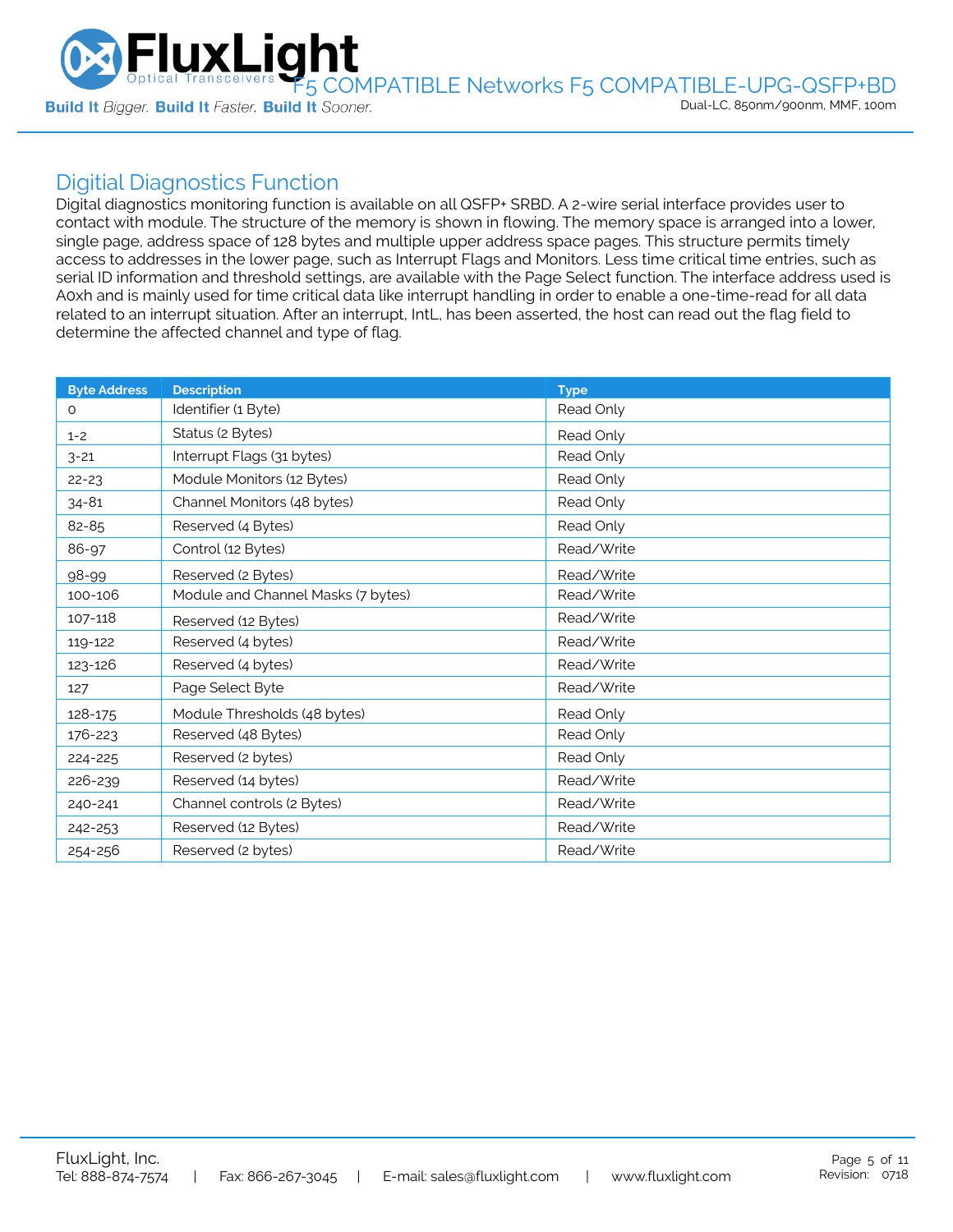



2-wire serial address, 1010000x (A0h)"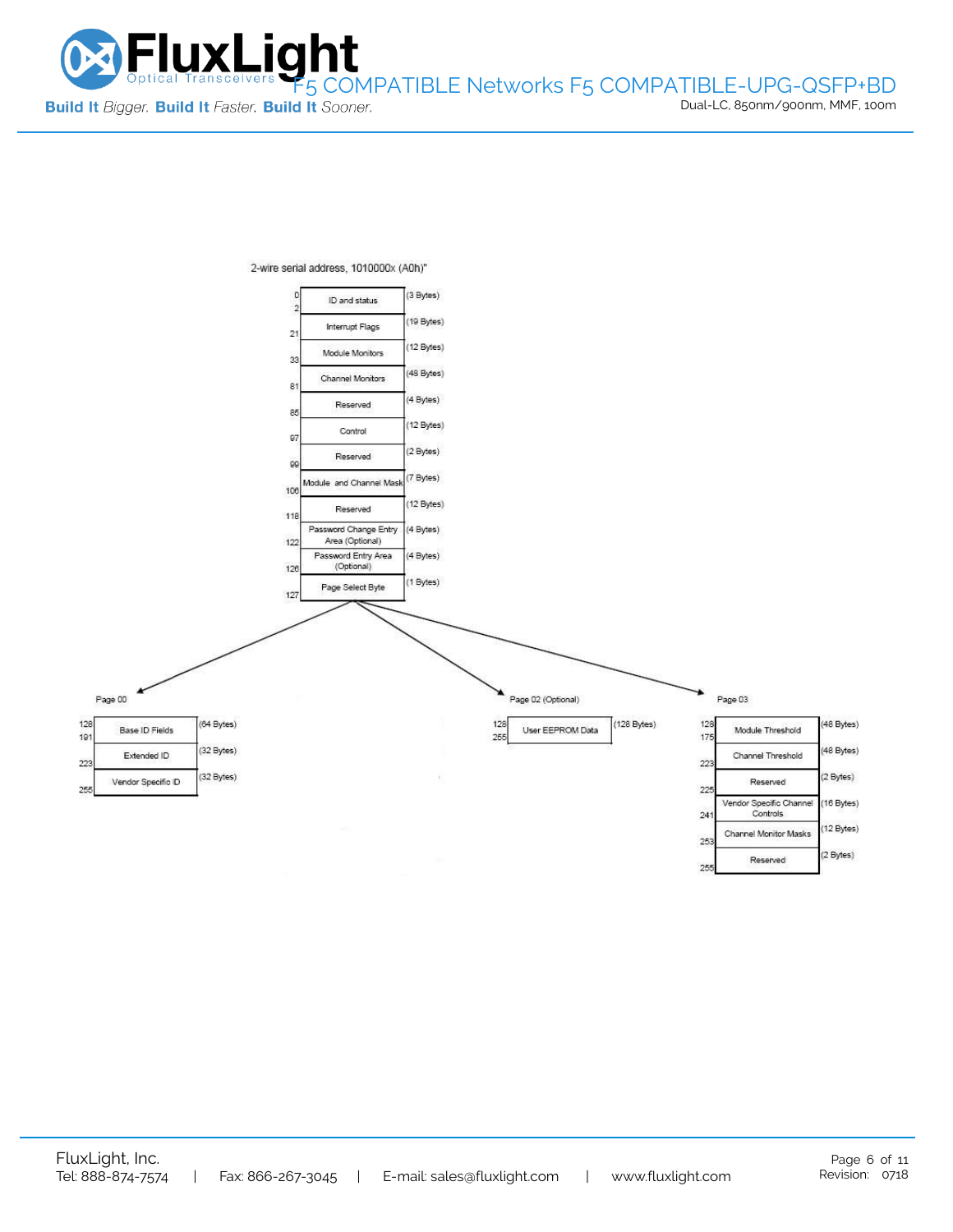

Dual-LC, 850nm/900nm, MMF, 100m

| Address | Name                                    | Description                                                                                                       |
|---------|-----------------------------------------|-------------------------------------------------------------------------------------------------------------------|
| 128     | Identifier (1 Byte)                     | Identifier Type of serial transceiver                                                                             |
| 129     | Ext. Identifier (1 Byte)                | Extended identifier of serial transceiver                                                                         |
| 130     | Connector (1 Byte)                      | Code for connector type                                                                                           |
| 131-138 | Transceiver (8 Bytes)                   | Code for electronic compatibility or optical compatibility                                                        |
| 139     | Encoding (1 Byte)                       | Code for serial encoding algorithm                                                                                |
| 140     | BR, nominal (1 Byte)                    | Nominal bit rate, units of 100 Mbits/s                                                                            |
| 141     | Extended RateSelect Compliance (1 Byte) | Tags for Extended RateSelect compliance                                                                           |
| 142     | Length SMF (1 Byte)                     | Link length supported for SM fiber in km                                                                          |
| 143     | Length E-50 um (1 Byte)                 | Link length supported for EBW 50/125 um fiber, units of 2 m                                                       |
| 144     | Length 50 um (1 Byte)                   | Link length supported for 50/125 um fiber, units of 1 m                                                           |
| 145     | Length 62.5 um (1 Byte)                 | Link length supported for 62.5/125um fiber, units of 1 m                                                          |
| 146     | Length copper (1 Byte)                  | Link length supported for copper, units of 1 m                                                                    |
| 147     | Device Tech (1 Byte)                    | Device technology                                                                                                 |
| 148-163 | Vendor name (16 Bytes)                  | QSFP vendor name (ASCII)                                                                                          |
| 164     | Extended Transceiver (1 Byte)           | Extended Transceiver Codes for InfiniBand <sup>T</sup>                                                            |
| 165-167 | Vendor OUI (3 Bytes)                    | QSFP vendor IEEE vendor company ID                                                                                |
| 168-183 | Vendor PN (16 Bytes)                    | Part number provided by QSFP vendor (ASCII)                                                                       |
| 184-185 | Vendor rev (2 Bytes)                    | Revision level for part number provided by vendor (ASCII)                                                         |
| 186-187 | Wavelength (2 Bytes)                    | Nominal laser wavelength (Wavelength = value / 20 in nm)                                                          |
| 188-189 | Wavelength Tolerance (2 Bytes)          | Guaranteed range of laser wavelength (+/- value) from Nominal wavelength<br>(Wavelength Tol. = value / 200 in nm) |
| 190     | Max Case Temp (1 Byte)                  | Maximum Case Temperature in Degrees C                                                                             |
| 191     | CC_BASE (1 Byte)                        | Check code for Base ID fields (addresses 128-190)                                                                 |
| 192-195 | Options (4 Bytes)                       | Rate Select, TX Disable, TX Fault, LOS                                                                            |
| 196-211 | Vendor SN (16 Bytes)                    | Serial number provided by vendor (ASCII)                                                                          |
| 212-219 | Date code (8 Bytes)                     | Vendor's manufacturing date code                                                                                  |
| 220     | Diagnostic Monitoring Type (1 Byte)     | Indicates which type of diagnostic monitoring is implemented                                                      |
| 221     | Enhanced Options (1 Byte)               | Indicates which optional enhanced features are implemented                                                        |
| 222     | Reserved (1 Byte)                       | Reserved                                                                                                          |
| 223     | CC_EXT                                  | Check code for the Extended ID Fields (addresses 192-222)                                                         |
| 224-255 | Vendor Specific (32 Bytes)              | Vendor Specific EEPROM                                                                                            |

Page02 is User EEPROM and its format decided by user.

The detail description of low memory and page00.page03 upper memory please see SFF-8436 document.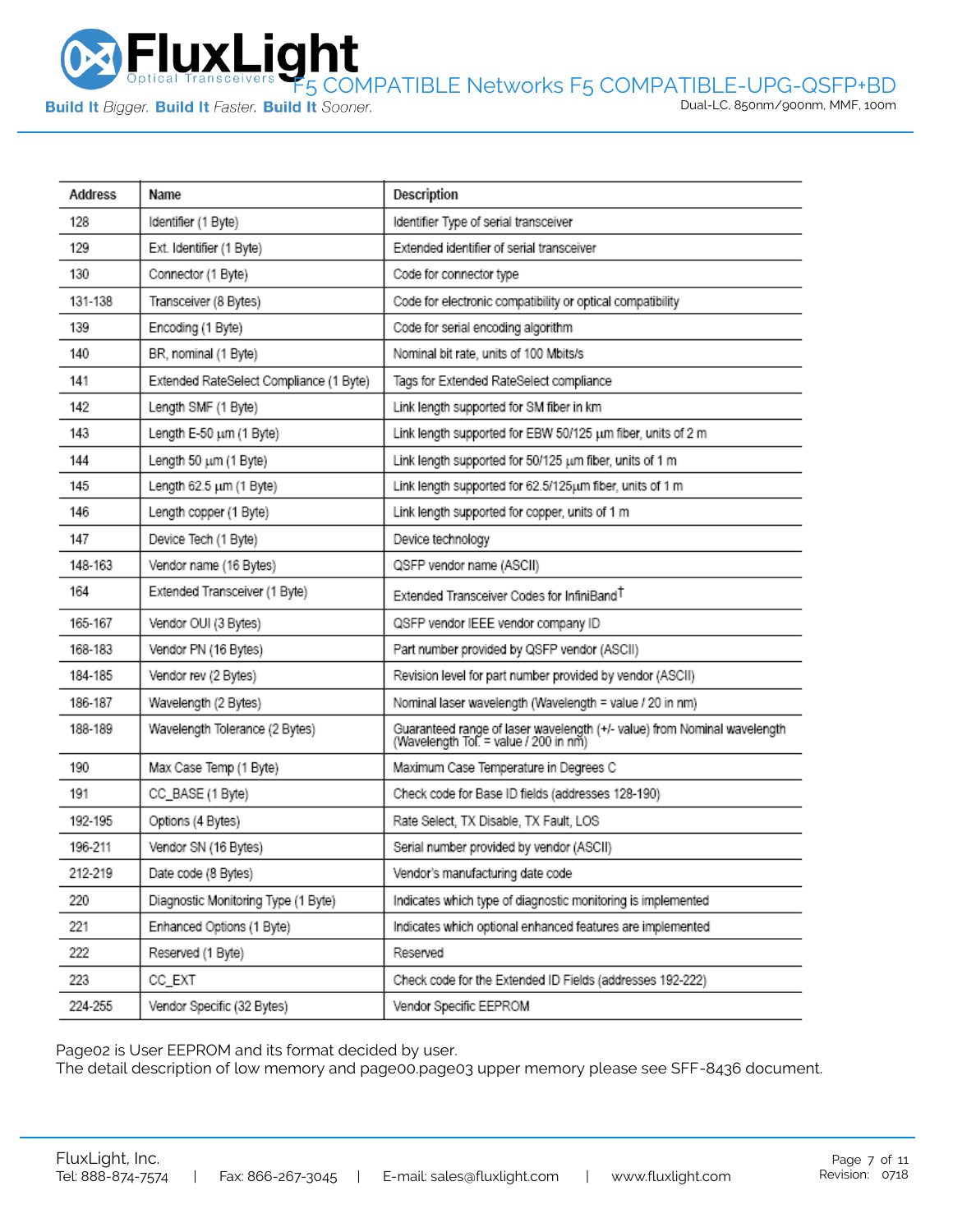

# Timing for Soft Control and Status Functions

| <b>Parameter</b>                                  | <b>Symbol</b> | <b>Max</b> | <b>Unit</b> | <b>Conditions</b>                                                                                                                                                             |
|---------------------------------------------------|---------------|------------|-------------|-------------------------------------------------------------------------------------------------------------------------------------------------------------------------------|
| <b>Initialization Time</b>                        | t_init        | 2000       | ms          | Time from power on1, hot plug or rising edge of<br>Reset until the module is fully functional2                                                                                |
| Reset Init Assert Time                            | t_reset_init  | 2          | μs          | A Reset is generated by a low level longer than<br>the minimum reset pulse time present on the<br>ResetL pin.                                                                 |
| Serial Bus Hardware<br>Ready Time                 | t_serial      | 2000       | ms          | Time from power on1 until module responds to<br>data transmission over the 2-wire serial bus                                                                                  |
| Monitor Data Ready<br>Time                        | t_data        | 2000       | ms          | Time from power on1 to data not ready, bit 0 of<br>Byte 2, deasserted and IntL asserted                                                                                       |
| <b>Reset Assert Time</b>                          | t_reset       | 2000       | ms          | Time from rising edge on the ResetL pin until<br>the module is fully functional2                                                                                              |
| <b>LPMode Assert Time</b>                         | ton_LPMode    | 100        | μs          | Time from assertion of LPMode (Vin:LPMode<br>=Vih) until module power consumption enters<br>lower Power Level                                                                 |
| IntL Assert Time                                  | ton_IntL      | 200        | ms          | Time from occurrence of condition triggering<br>IntL until Vout:IntL = Vol                                                                                                    |
| IntL Deassert Time                                | toff_IntL     | 500        | μs          | toff_IntL 500 µs Time from clear on read3<br>operation of associated flag until Vout:IntL = Voh.<br>This includes deassert times for Rx LOS, Tx Fault<br>and other flag bits. |
| Rx LOS Assert Time                                | ton_los       | 100        | ms          | Time from Rx LOS state to Rx LOS bit set and<br>IntL asserted                                                                                                                 |
| Flag Assert Time                                  | ton_flag      | 200        | ms          | Time from occurrence of condition triggering<br>flag to associated flag bit set and IntL asserted                                                                             |
| Mask Assert Time                                  | ton_mask      | 100        | ms          | Time from mask bit set4 until associated IntL<br>assertion is inhibited                                                                                                       |
| Mask De-assert Time                               | toff_mask     | 100        | ms          | Time from mask bit cleared4 until associated<br>IntlL operation resumes                                                                                                       |
| ModSelL Assert Time                               | ton_ModSelL   | 100        | μs          | Time from assertion of ModSelL until module<br>responds to data transmission over the 2-wire<br>serial bus                                                                    |
| ModSelL Deassert Time                             | toff_ModSelL  | 100        | $\mu s$     | Time from deassertion of ModSelL until the<br>module does not respond to data transmission<br>over the 2-wire serial bus                                                      |
| Power_over-ride or<br>Power-set Assert Time       | ton_Pdown     | 100        | ms          | Time from P_Down bit set 4 until module power<br>consumption enters lower Power Level                                                                                         |
| Power_over-ride or<br>Power-set De-assert<br>Time | toff_Pdown    | 300        | ms          | Time from P_Down bit cleared4 until the<br>module is fully functional3                                                                                                        |

#### **Note**:

1. Power on is defined as the instant when supply voltages reach and remain at or above the minimum specified value.

- 2. Fully functional is defined as IntL asserted due to data not ready bit, bit 0 byte 2 de-asserted.
- 3. Measured from falling clock edge after stop bit of read transaction.
- 4. Measured from falling clock edge after stop bit of write transaction.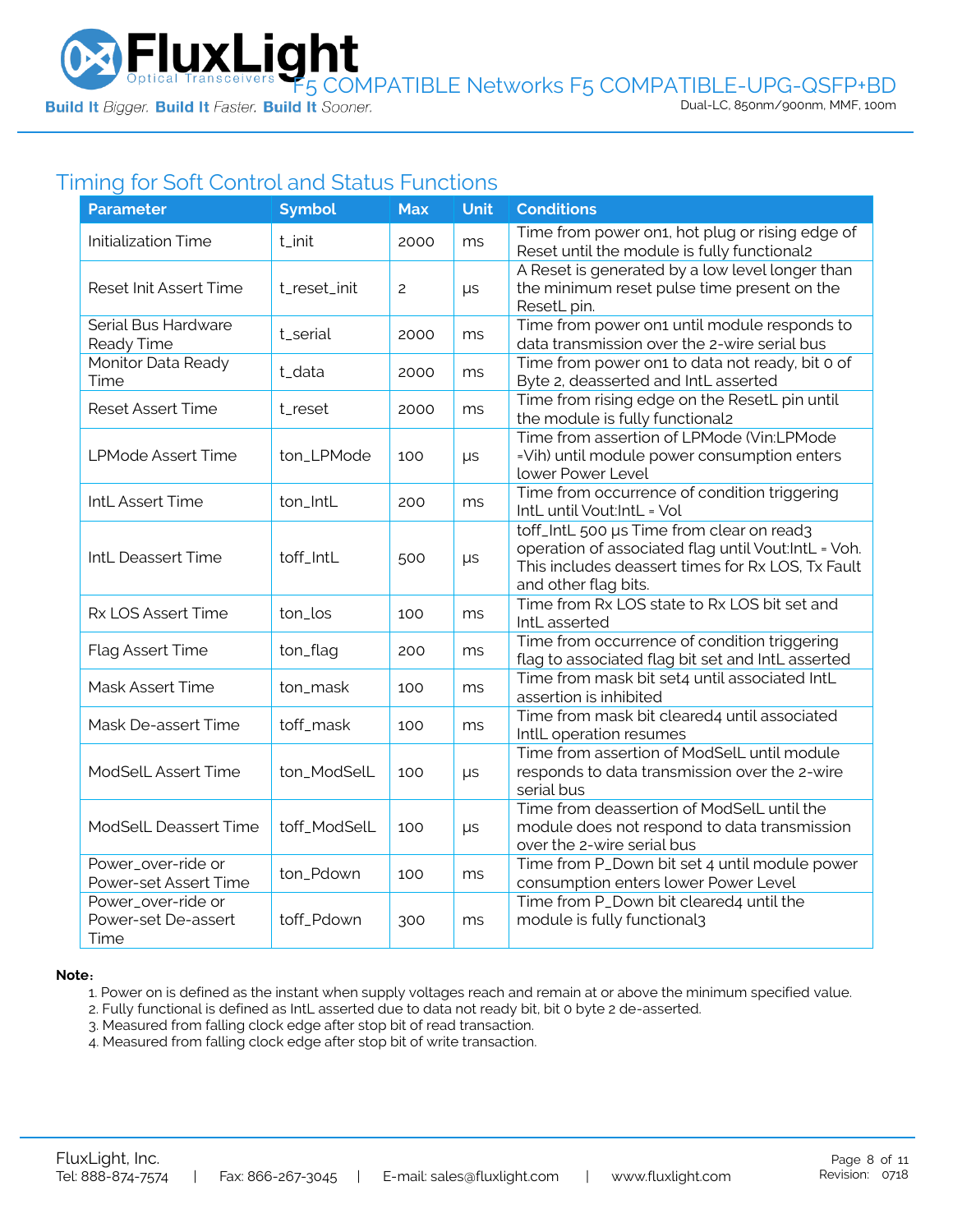

Dual-LC, 850nm/900nm, MMF, 100m

## PIN Assignment and Function Definitions

PIN Assignment



**Diagram of Host Board Connector Block Pin Numbers and Name**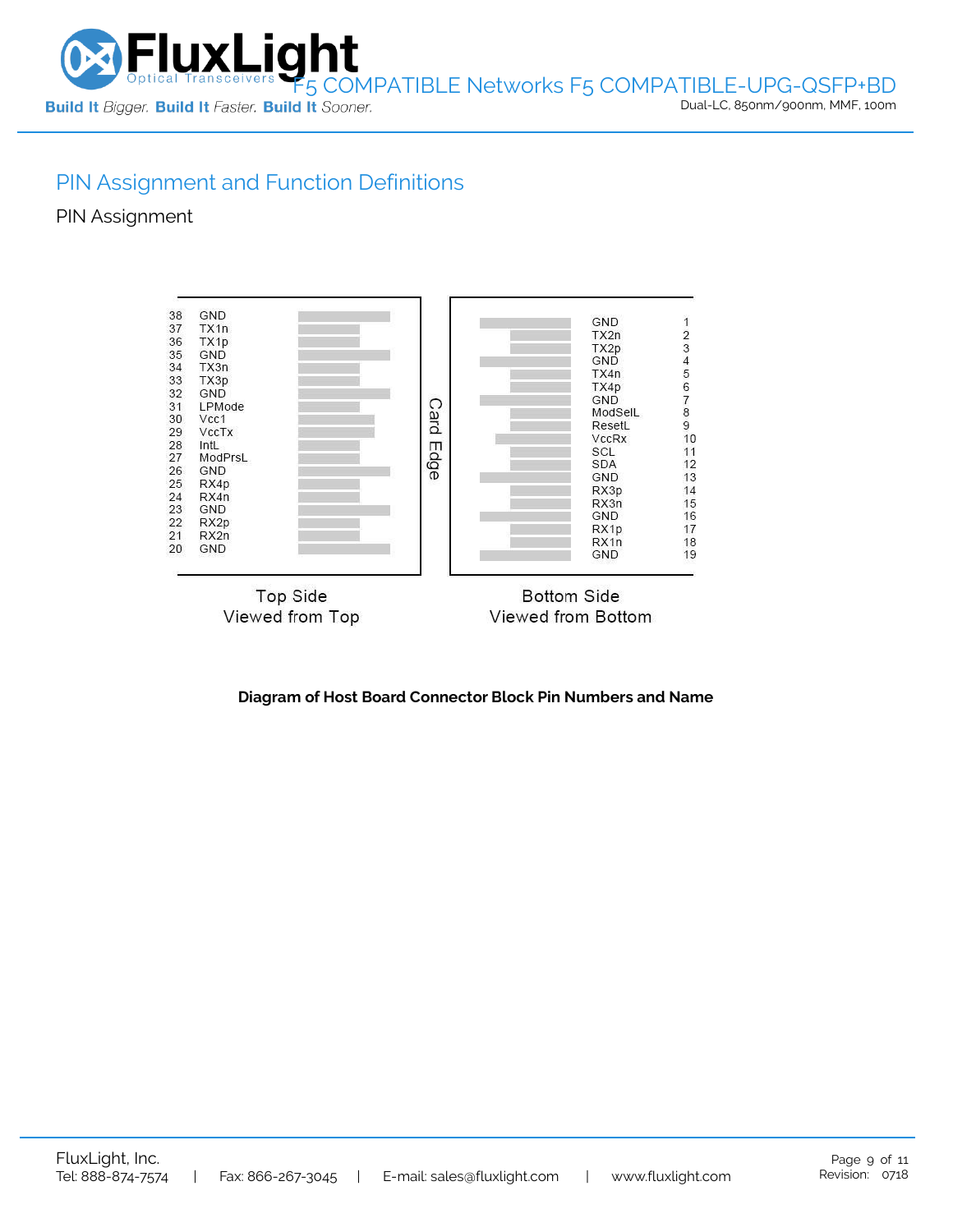Optical Transceivers F5 COMPATIBLE Networks F5 COMPATIBLE-UPG-QSFP+BD<br>Build It *Bigger*. Build It *Faster.* Build It Sooner.

# Pin Description

| Pin          | <b>Logic</b> | <b>Symbol</b>     | Name/Description                     | Ref.           |
|--------------|--------------|-------------------|--------------------------------------|----------------|
| $\mathbf{1}$ |              | <b>GND</b>        | Ground                               | $\mathbf{1}$   |
| 2            | $CML-I$      | Tx2n              | Transmitter Inverted Data Input      |                |
| 3            | $CML-I$      | Tx <sub>2</sub> p | Transmitter Non-Inverted Data output |                |
| 4            |              | <b>GND</b>        | Ground                               | $\mathbf{1}$   |
| 5            | CML-I        | Tx4n              | Transmitter Inverted Data Output     |                |
| 6            | CML-I        | Tx4p              | Transmitter Non-Inverted Data Output |                |
| 7            |              | <b>GND</b>        | Ground                               | $\mathbf{1}$   |
| 8            | LVTTL-I      | ModSelL           | Module Select                        |                |
| 9            | LVTTL-I      | ResetL            | Module Reset                         |                |
| 10           |              | <b>VccRx</b>      | +3.3V Power Supply Receiver          | $\mathbf{2}$   |
| 11           | LVCMOS-I/O   | <b>SCL</b>        | 2-Wire Serial Interface Clock        |                |
| 12           | LVCMOS-I/O   | <b>SDA</b>        | 2-Wire Serial Interface Data         |                |
| 13           |              | <b>GND</b>        | Ground                               | 1              |
| 14           | CML-O        | Rx3p              | Receiver Inverted Data Output        |                |
| 15           | CML-O        | Rx3n              | Receiver Non-Inverted Data Output    |                |
| 16           |              | <b>GND</b>        | Ground                               | $\mathbf{1}$   |
| 17           | CML-O        | Rx1p              | Receiver Inverted Data Output        |                |
| 18           | CML-O        | Rx1n              | Receiver Non-Inverted Data Output    |                |
| 19           |              | <b>GND</b>        | Ground                               | $\mathbf{1}$   |
| 20           |              | <b>GND</b>        | Ground                               | $\mathbf{1}$   |
| 21           | CML-O        | Rx2n              | Receiver Inverted Data Output        |                |
| 22           | CML-O        | Rx <sub>2</sub> p | Receiver Non-Inverted Data Output    |                |
| 23           |              | <b>GND</b>        | Ground                               | 1              |
| 24           | CML-O        | Rx4n              | Receiver Inverted Data Output        |                |
| 25           | CML-O        | Rx4p              | Receiver Non-Inverted Data Output    |                |
| 26           |              | <b>GND</b>        | Ground                               | 1              |
| 27           | LVTTL-O      | ModPrsL           | Module Present                       |                |
| 28           | LVTTL-O      | IntL              | Interrupt                            |                |
| 29           |              | <b>VccTx</b>      | +3.3V Power Supply Transmitter       | 2              |
| 30           |              | Vcc1              | +3.3V Power Supply                   | $\overline{c}$ |
| 31           | LVTTL-I      | LPMode            | Low Power Mode                       |                |
| 32           |              | <b>GND</b>        | Ground                               | $\mathbf{1}$   |
| 33           | $CML-I$      | Tx3p              | Transmitter Inverted Data Output     |                |
| 34           | CML-I        | Tx3n              | Transmitter Non-Inverted Data Output |                |
| 35           |              | <b>GND</b>        | Ground                               | $\mathbf{1}$   |
| 36           | CML-I        | Tx <sub>1</sub> p | Transmitter Inverted Data Output     |                |
| 37           | $CML-I$      | Tx1n              | Transmitter Non-Inverted Data Output |                |
| 38           |              | <b>GND</b>        | Ground                               | $\mathbf{1}$   |

#### **Notes:**